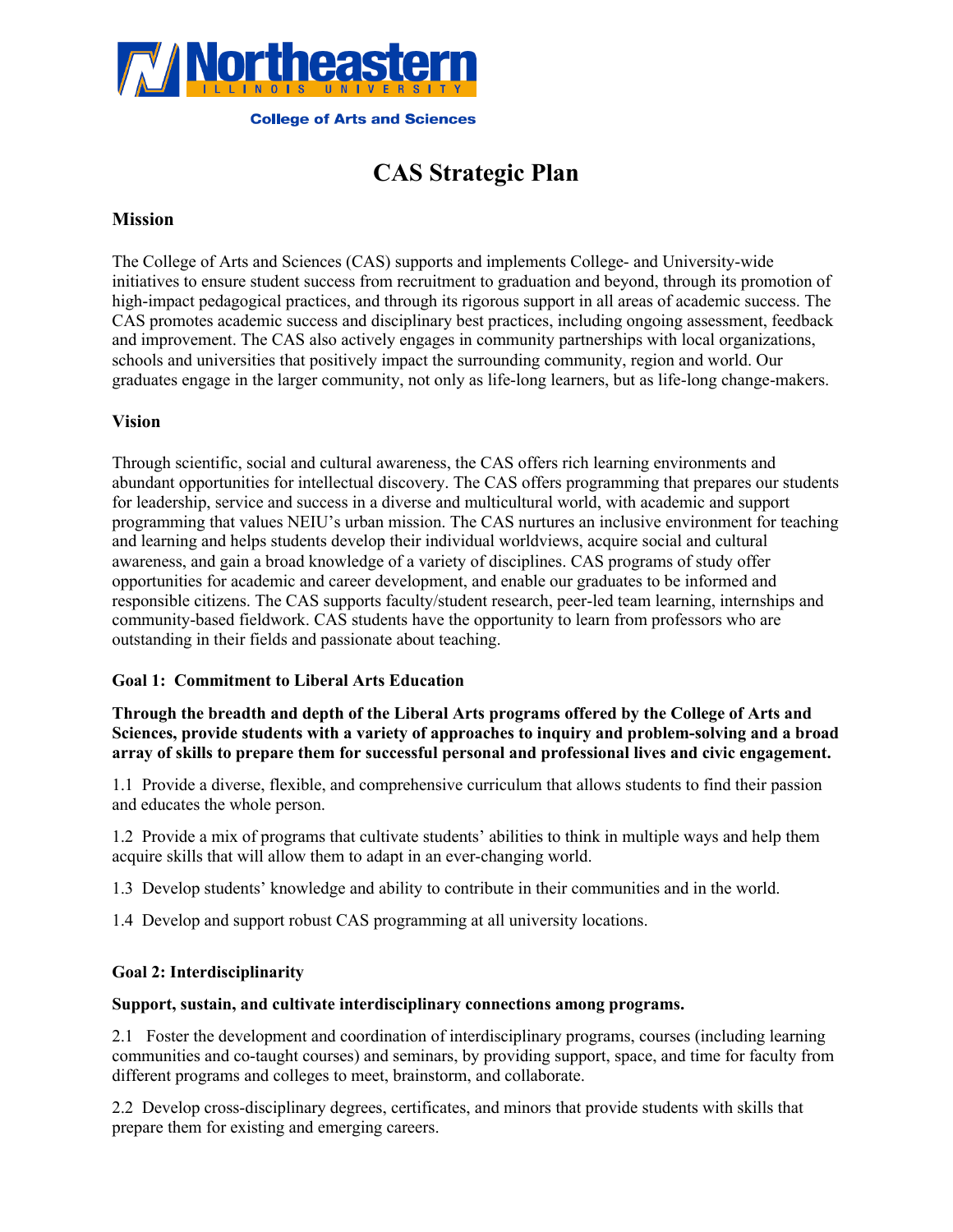2.3 Provide space, time, and support to foster, facilitate and coordinate interdisciplinary scholarship across programs and colleges.

# **Goal 3: Diversity and Inclusion**

# **Embrace diversity and inclusion in all aspects of our work to promote equity and the development of diverse knowledges and ways of understanding the world**.

3.1 Sponsor professional development for CAS faculty and staff to facilitate greater understanding of the intersections of social inequality in all forms.

3.2 Maintain and cultivate diverse faculty and staff that represent the identities and experiences of our students and the communities the college serves.

3.3 Support programs in the CAS in increasing diversity and inclusion in all research, teaching and service activities. Support opportunities for instructors to participate in the lives of their departments and in CAS.

3.4 Actively engage in initiatives that continuously and intentionally enhance interactions across group identities, in curriculum design, campus initiatives, and community engagement.

3.5 Facilitate engagement with culturally-relevant pedagogy and curricula across disciplines.

#### **Goal 4: Student Success and Retention**

# **Support student success and retention by identifying, implementing, and supporting high-impact pedagogies, best disciplinary practices, and targeted interventions.**

4.1 Work with other units on campus (e.g., Academic Advising, Student Affairs, Financial Aid) to ensure that students admitted have the resources necessary to succeed.

4.2 Encourage collaborations among multiple programs in support of student success and retention, based on existing models such as the Student Center for Science Engagement.

4.3 Expand undergraduate research, civic engagement, and internship opportunities to prepare students for further education and/or lives of civic engagement and participation in the world as public intellectuals.

4.4 Work to ensure that the General Education curriculum fosters cross-fertilization of ideas and approaches among disciplines.

#### **Goal 5: Faculty Scholarship**

#### **Support research and creative activities that foster intellectual and cultural vitality inside and outside the classroom, and that enable students and faculty to contribute to discussions of key issues facing our communities.**

5.1 Strengthen and expand opportunities for faculty to engage in scholarship and to deepen the footprint of the CAS as a vital scholarly enterprise.

5.2 Work with the College of Graduate Studies & Research and the Grants Accounting office to improve institutional support for obtaining and administering grants that support scholarship and teaching.

5.3 Provide resources and professional-development opportunities for staff, all ranks of faculty including instructors, and department chairs that promote and facilitate excellence in scholarly endeavors.

5.4 Seek additional support for faculty and student travel necessary to present their scholarship and to participate in the professional organizations of their disciplines.